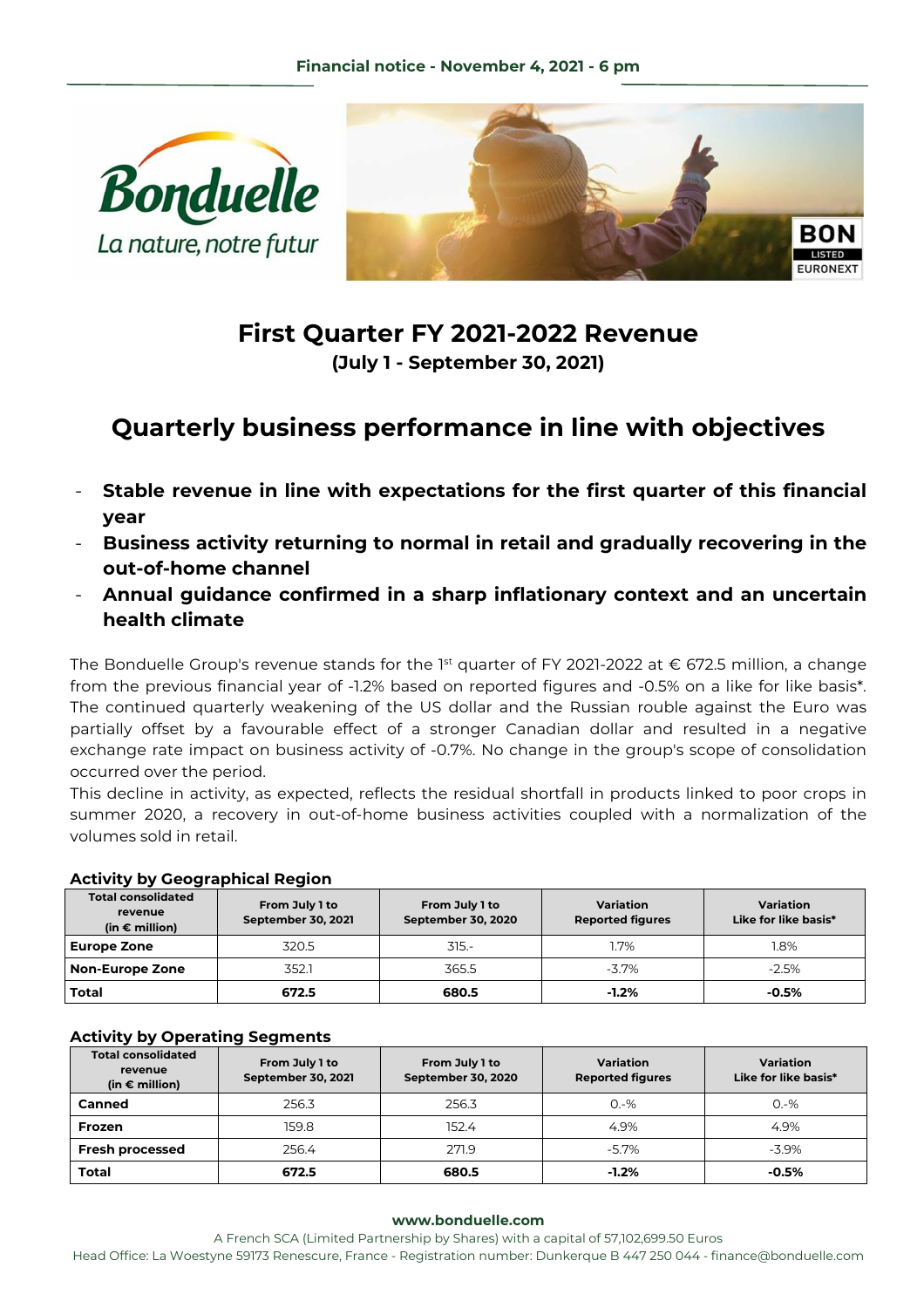## **Europe Zone**

The Europe Zone, representing 47.7% of the group's revenue over the first financial quarter, showed an overall increase of +1.7% on reported figures and +1.8% on like for like basis\*.

Growth in this area was mainly driven by the confirmed recovery of the out-of-home business at the end of the previous financial year, which, in terms of technology, led to a recovery in the fresh food operating segment and significant growth in the frozen one.

In retail, the limited activity observed in the canned operating segment, with the noticeable exception of the sustained vigorous growth of the Cassegrain brand, and in the frozen operating segment is the result of product shortages related to the poor crops of the summer of 2020, which had a negligible impact on the first financial months of the 2021-2022, and of consumer demand that is in the process of returning to normal.

The ready-to-eat fresh segment is experiencing a sustained recovery in the salad category, particularly for the Bonduelle brand, whereas the delicatessen business activity was penalized by a gloomy summer in France.

## **Non-Europe Zone**

The revenue of the non-Europe zone, representing 52.3% of the revenues of the group over the first financial quarter, was down -3.7% on reported figures and -2.5% on like for like basis\*.

In North America, the canned and frozen segments benefited from the out-of-home business recovery, and the retail activities are also returning to normal in this area. The ready-to-eat fresh segment was down in North America over the first financial quarter, as a direct consequence of arbitration and selectivity of the contracts delivered, in a context of voluntary tariff increases linked to the recovery plan for this activity.

In the Eurasia area, despite the persistent difficult economic environment, the performance of Russia and the peripheral countries remained solid, driven by the Bonduelle branded canned and frozen products.

## **Other significant information**

## **Annual General Meeting**

The SCA Bonduelle's shareholders are invited to attend the Annual General Meeting scheduled for December 2, 2021, at which a dividend of € 0.45 per share will be proposed for payment on January 5, 2022. All documents relating to the General Meeting can be viewed on the company's website www.bonduelle.com.

## **Bonduelle releases its first integrated report**

In line with its strategy of sustainable growth with positive impact, the Bonduelle Group has published its first integrated report. This report makes it possible to share with stakeholders the group's integrated vision of its business model and its approach to short, medium and long term value creation. The integrated report is available on the Bonduelle Group website www.bonduelle.com.

## **Outlooks**

Summer 2021 crop campaigns suffered once again from severe weather conditions (below normal temperatures in France, coupled with heavy rainfall periods, summer temperature peaks in Hungary and Quebec) which did not lead to the expected recovery of stocks.

Additionally, the expected and observed high level of cost inflation imply the necessity to re-evaluate the marketing prices, which, together with the expected return to normal of the health situation, are

#### **www.bonduelle.com**